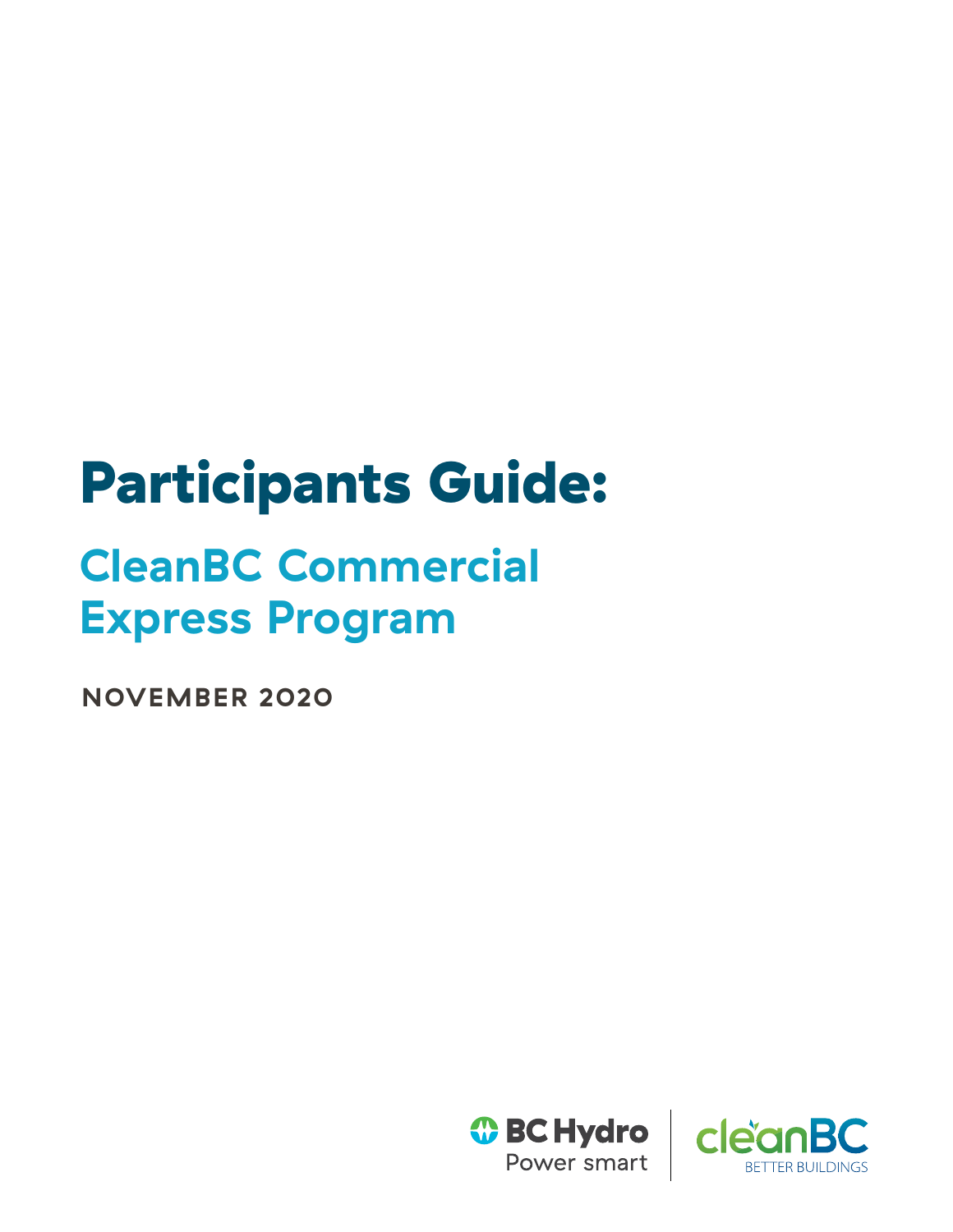## **Contents**



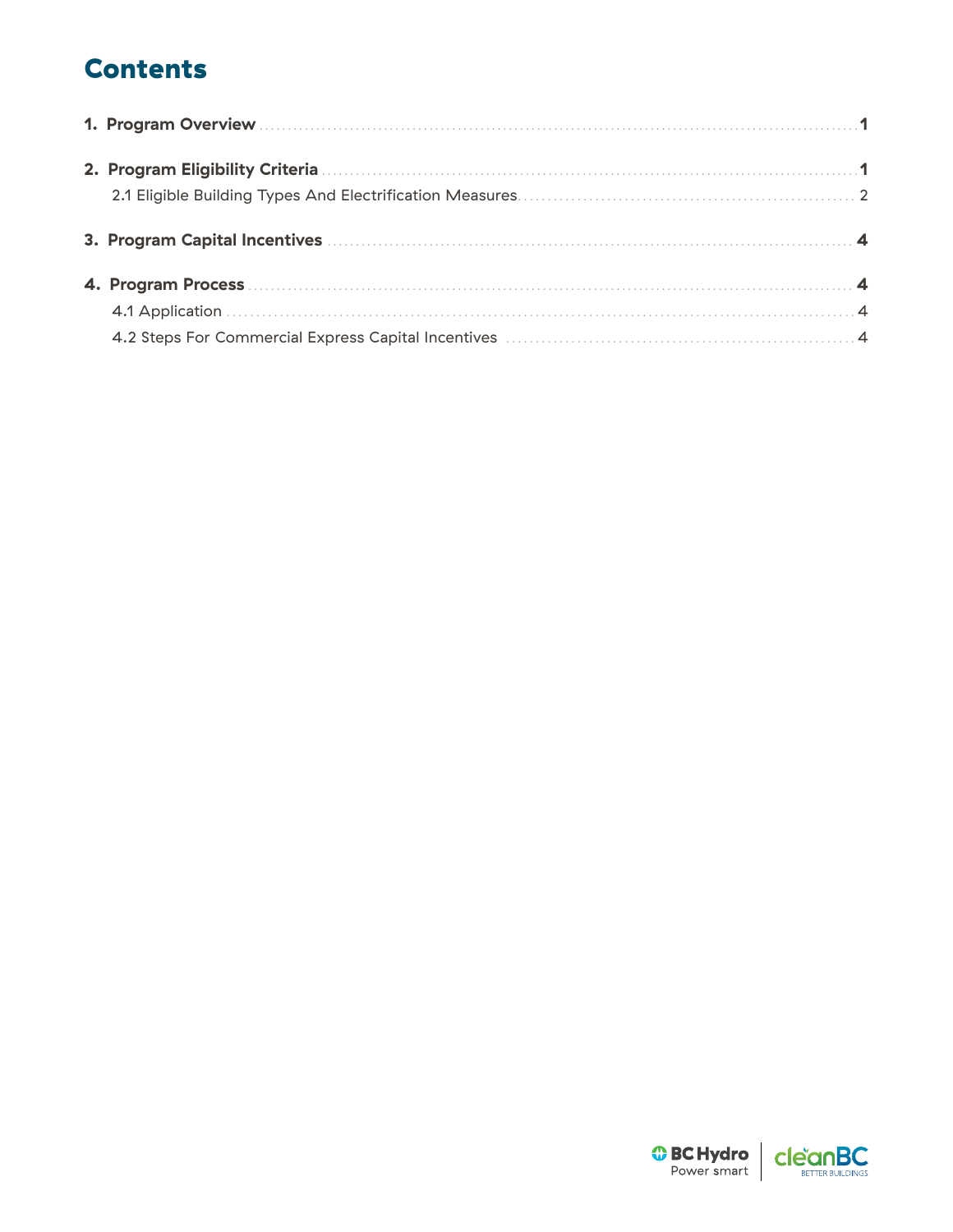## <span id="page-2-0"></span>1. Program Overview

The CleanBC Commercial Express program is part of the Province of British Columbia's CleanBC Better Buildings portfolio, which offers incentives for reducing greenhouse gas (GHG) emissions from the Commercial, Institutional, and Multi-Family (CIM) building sectors.

The program is funded by the Province of British Columbia and Government of Canada, overseen by the BC Ministry of Energy, Mines and Petroleum Resources (MEMPR), and administered by BC Hydro.

This guide provides existing BC Hydro commercial account customers with information on eligibility requirements, capital incentive information and the application process for the CleanBC Commercial Express Program.

The CleanBC Commercial Express program is a streamlined, prescriptive program intended to provide owners and operators of small and medium-sized businesses with a simple program process to facilitate fuel switching electrification opportunities. A minimum threshold for GHG emissions reductions is not required to be eligible, and participants are not required to submit an energy study for review, which is a requirement of the Custom and Custom-Lite programs for larger-scale, more complex projects.

CleanBC's Custom Express does not have a minimum threshold of GHG emissions reduction.

For further information and to help guide you through the process please contact the CleanBC Small Buildings Energy Coach at **[smallbuildings@betterbuildingsbc.ca](mailto:smallbuildings%40betterbuildingsbc.ca?subject=)**. Alternatively, you can contact your BC Hydro Key Account Manager (KAM) or the Energy Savings Business Help Desk at **[incentives@bchydro.com](mailto:incentives%40bchydro.com?subject=)** if you do not have a KAM.

## 2. Program Eligibility Criteria

To receive capital incentive funding, you must meet the following eligibility criteria and agree to the terms and conditions in the Application Form.

The building\* must be a Commercial Building as per Part 3 of the BC Building Code and one of the following building types:

- O Small Office
- O Strip Mall Retail
- Restaurant-Food Service
- Warehouse
- O School Gymnasium
- O Larger Retail Warehouse
- Multi-Unit Residential Building (MURB)

\*The building must be located in the BC Hydro service territory, including New Westminster.

The electrification measure(s) selected for the project must:

- Provide a net decrease in greenhouse gas emissions;
- Result in energy impacts that are measurable and verifiable;
- Result in energy impacts that can be estimated using standard engineering calculations;
- O Provide net electrical load growth;
- Involve a technology that is not covered by other utility demand side management (DSM) programs (e.g. FortisBC's Commercial Performance Program);
- Involve a technology that is accessible/viewable for site inspection and/or measurement and verification if required;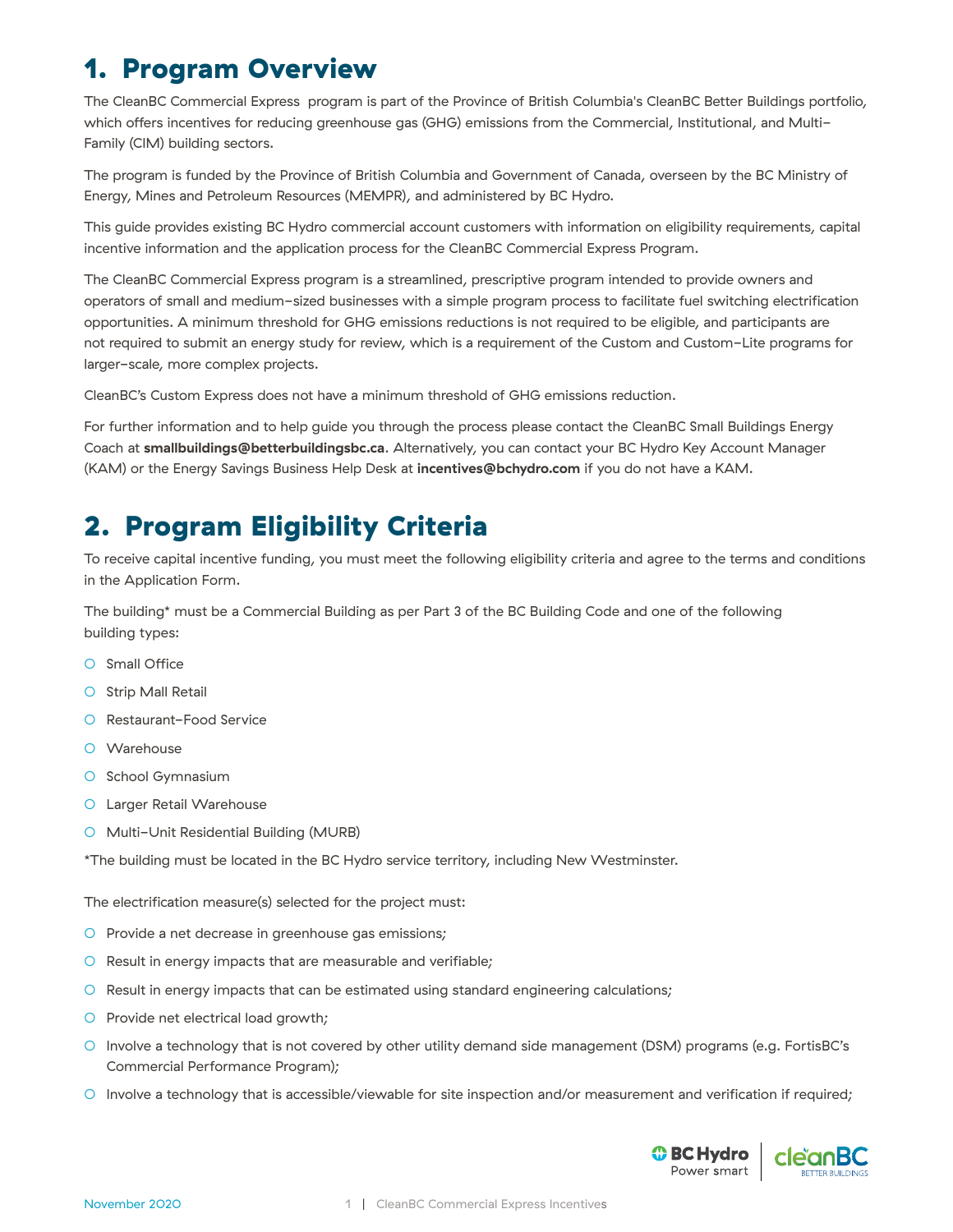- <span id="page-3-0"></span>○ Replace existing fossil fuel heating, ventilation and air conditioning (HVAC) equipment; and
- Be purchased and installed after receiving the Pre-Approval email from the program administrator.

#### **2.1 Eligible Building Types And Electrification Measures**

CleanBC Commercial Express Incentives by building type can include:

| <b>Building type</b>     | <b>Eligible electrification measures</b>                                    | <b>Performance requirements</b>                                                                                                         |
|--------------------------|-----------------------------------------------------------------------------|-----------------------------------------------------------------------------------------------------------------------------------------|
|                          | Rooftop Air-to-Air Heat Pump Mixed Air Unit<br>with Gas Backup              | Heating $COP_H$ of at least 3.5 at standard rating<br>conditions <sup>1</sup> and gas heating back-up with thermal<br>efficiency of 80% |
| <b>Office</b>            | Rooftop Air-to-Air Heat Pump Mixed Air Unit<br>with Electric Backup         | Heating $COP_H$ of at least 3.5 at standard rating<br>conditions <sup>1</sup> , with electric resistance heating backup                 |
|                          | Air Source VRF Distributed Heat Pumps with<br>High-efficiency HRV*          | Heating COP $_{H}$ of at least 3.6 at standard rating<br>conditions <sup>2</sup> , DOAS ventilation with centralized HRV<br>of 87% SRE  |
|                          | Rooftop Air-to-Air Heat Pump Mixed Air Unit<br>with Gas Backup              | Heating COP $H$ of at least 3.5 at standard rating<br>conditions <sup>1</sup> and gas heating back-up with thermal<br>efficiency of 80% |
| <b>Strip mall retail</b> | Rooftop Air-to-Air Heat Pump Mixed Air Unit<br>with Electric Backup         | Heating COP $_{H}$ of at least 3.5 at standard rating<br>conditions <sup>1</sup> , with electric resistance heating backup              |
|                          | Air-to-Air Heat Pump (ductless or mini-split) with<br>High-efficiency HRV** | Heating COP $_{H}$ of at least 3.7 at standard rating<br>conditions <sup>2</sup> , DOAS ventilation with centralized HRV<br>of 87% SRE  |
| <b>Warehouse</b>         | Rooftop Air-to-Air Heat Pump Mixed Air Unit<br>with Gas Backup              | Heating $COP_H$ of at least 3.5 at standard rating<br>conditions <sup>1</sup> and gas heating back-up with thermal<br>efficiency of 80% |
|                          | Rooftop Air-to-Air Heat Pump Mixed Air Unit<br>with Electric Backup         | Heating COP $_{\rm H}$ of at least 3.5 at standard rating<br>conditions <sup>1</sup> , with electric resistance heating backup          |
|                          | Rooftop Air-to-Air Heat Pump Mixed Air Unit<br>with Gas Backup              | Heating $COP_H$ of at least 3.5 at standard rating<br>conditions <sup>1</sup> and gas heating back-up with thermal<br>efficiency of 80% |
|                          | Rooftop Air-to-Air Heat Pump Make Up Air Unit<br>with Gas Backup            | Heating $COP_H$ of at least 4.0 at standard rating<br>conditions <sup>1</sup> and gas heating back-up with thermal<br>efficiency of 80% |
| <b>Restaurant</b>        | Rooftop Air-to-Air Heat Pump Mixed Air Unit<br>with Electric Backup         | Heating $COP_H$ of at least 3.5 at standard rating<br>conditions <sup>1</sup> , with electric resistance heating backup                 |
|                          | Rooftop Air-to-Air Heat Pump Make Up Air Unit<br>with Electric Backup       | Heating $COP_H$ of at least 4.0 at standard rating<br>conditions <sup>1</sup> , with electric resistance heating backup                 |
|                          | Air-to-Water CO2 Heat Pump Water Heater                                     | Heating COP $_{H}$ of at least 3.2 at standard rating<br>conditions <sup>1</sup>                                                        |
|                          | Sewage Heat Recovery Heat Pump                                              | Heating COP $_{\rm H}$ of at least 4.0                                                                                                  |
|                          | Electrify Food Preparation Equipment                                        | Induction Cooktop                                                                                                                       |

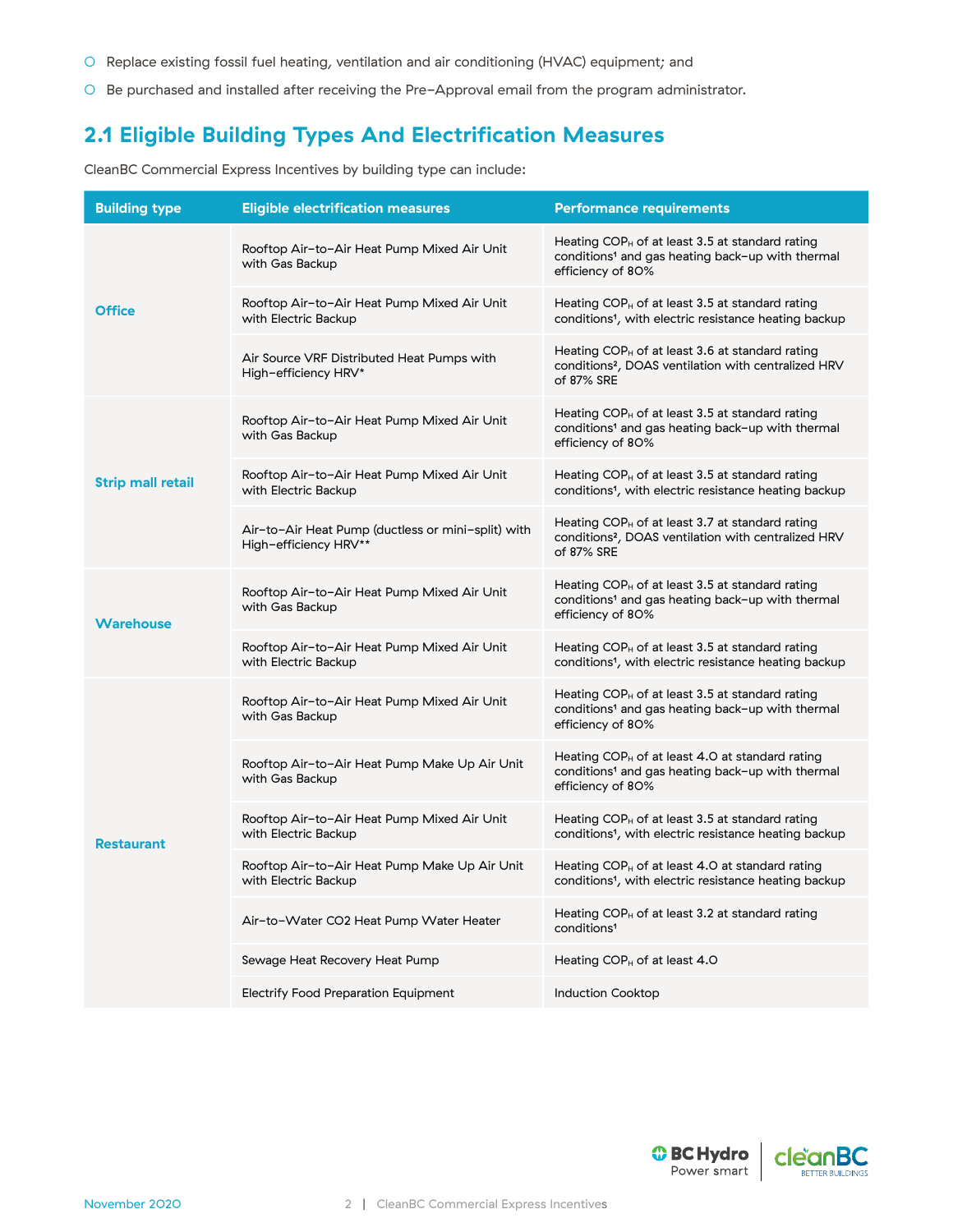| <b>Building type</b>               | <b>Eligible electrification measures</b>                                               | <b>Performance requirements</b>                                                                                                                                                                                                   |
|------------------------------------|----------------------------------------------------------------------------------------|-----------------------------------------------------------------------------------------------------------------------------------------------------------------------------------------------------------------------------------|
|                                    | Rooftop Air-to-Air Heat Pump Mixed Air Unit<br>with Gas Backup                         | Heating COP <sub>H</sub> of at least 3.5 at standard rating<br>conditions <sup>1</sup> , no cooling, with hydronic backup<br>heating coil connected to central 80% efficient gas<br>fired boiler                                  |
| <b>School gym</b>                  | Rooftop Air-to-Air Heat Pump Mixed Air Unit<br>with Gas Backup and High-efficiency HRV | Heating $COP_H$ of at least 3.5 at standard rating<br>conditions <sup>1</sup> , with integrated heat recovery of 87%<br>SRE, no cooling, with hydronic backup heating coil<br>connected to central 80% efficient gas fired boiler |
|                                    | Rooftop Air-to-Air Heat Pump Mixed Air Unit<br>with Gas Backup                         | Heating $COP_H$ of at least 3.5 at standard rating<br>conditions <sup>1</sup> and gas heating back-up with thermal<br>efficiency of 80%                                                                                           |
| Large retail                       | Rooftop Air-to-Air Heat Pump Mixed Air Unit<br>with Electric Backup                    | Heating $COP_H$ of at least 3.5 at standard rating<br>conditions <sup>1</sup> , with electric resistance heating backup                                                                                                           |
|                                    | Air Source VRF Distributed Heat Pumps with<br>High-efficiency HRV*                     | Heating $COP_H$ of at least 3.6 at standard rating<br>conditions <sup>2</sup> , DOAS ventilation with centralized HRV<br>of 87% SRE                                                                                               |
| Multi-unit<br>residential building | Rooftop Air-to-Air Heat Pump Make Up Air Unit<br>with Gas Backup                       | Heating $COP_H$ of at least 4.0 at standard rating<br>conditions <sup>1</sup> and gas heating back-up with thermal<br>efficiency of 80%                                                                                           |
| (MURB)                             | Rooftop Air-to-Air Heat Pump Make Up Air Unit<br>with Electric Backup                  | Heating $COP_H$ of at least 4.0 at standard rating<br>conditions <sup>1</sup> , with electric resistance heating backup                                                                                                           |

1AHRI Standard 340/360-2015 rating conditions (High Temperature Steady State Heating): 47°F (8.3°C) DB outdoor air entering temperature

<sup>2</sup>AHRI Standard 340/360-2015 rating conditions (High Temperature Steady State Heating): 70°F (21°C) DB air entering temperature at indoor section, 47°F DB air entering temperature at outdoor section

\* Decoupled space heating system from ventilation (Space Heating System is VRF distributed heat pumps and Ventilation System is dedicated outdoor air unit with heat recovery ventilator (HRV)

\*\* Decoupled space heating system from ventilation (Space Heating System is ductless split heat pumps and Ventilation System is dedicated outdoor air unit with HRV)

Equipment must meet the prescribed performance requirements above. Failure to do so will impact your energy consumption and utility energy operating costs and result in ineligibility for program incentives. More information on technical requirements is given below:

- Heating Coefficient of Performance (COP<sub>u</sub>). A ratio of the Heating Capacity in watts to the power input values in watts at any given set of Rating Conditions expressed in W/W. For heating COP, supplementary heat shall be excluded.
- Rating Conditions. Any set of operating conditions under which a single level of performance results and which causes only that level of performance to occur.
- Sensible Heat-Recovery Efficiency (SRE) The Home Ventilating Institute (HVI) Heat Recovery Ventilation (HRV) efficiency criteria. The SRE scoring accounts for waste heat generated by fan motors being introduced to the air stream, leakage across incoming and outgoing air streams, and case leakage which is the occurrence of heat transferring from outside of the box to the airstream inside.

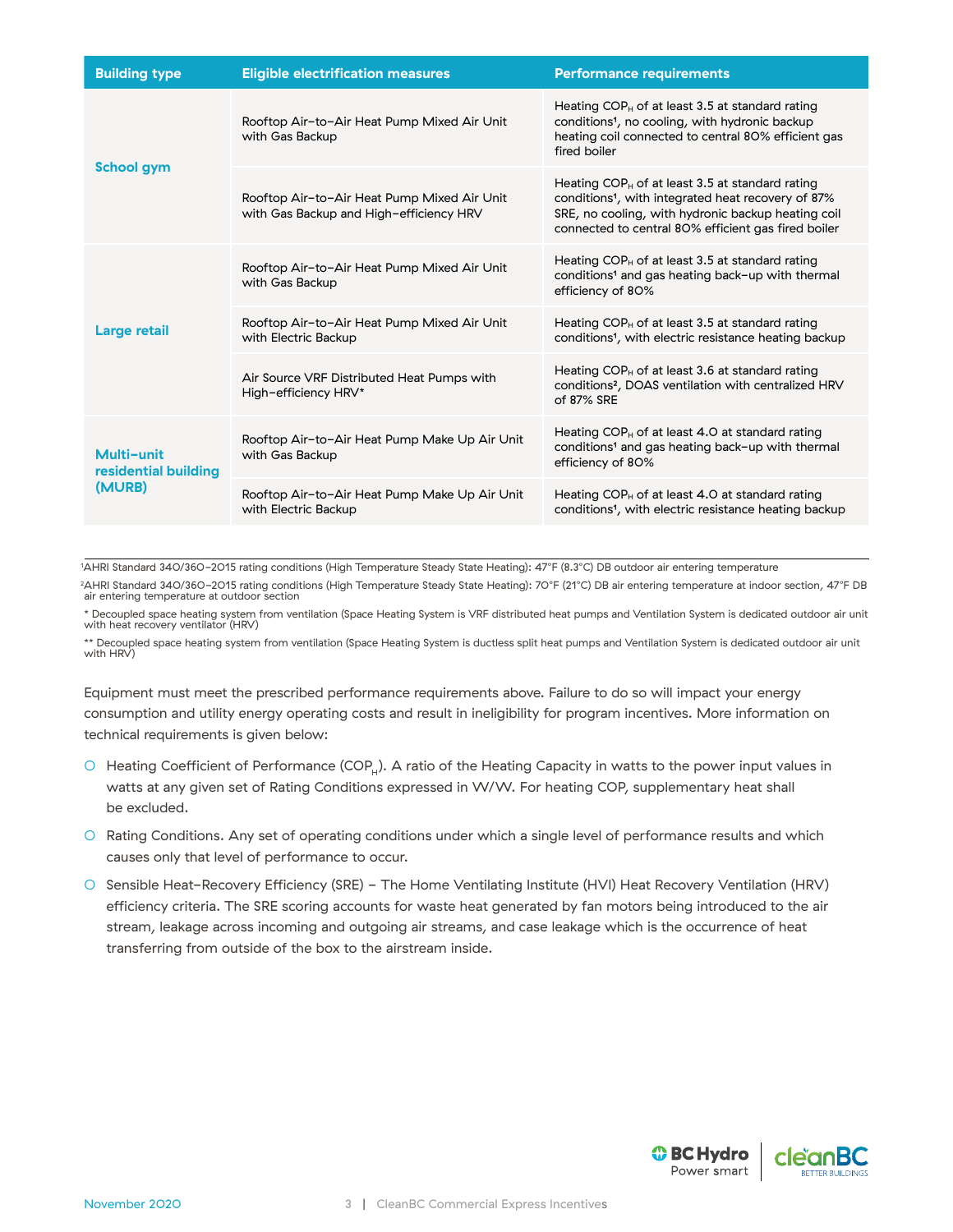## <span id="page-5-0"></span>3. Program Capital Incentives

Incentive amounts vary and depend on building type, age, location, square footage, hours of operation, and electrification measure. BC Hydro and MEMPR, at their sole discretion, determine the incentive amount.

Capital Incentives are offered to support the implementation of electrification measures/equipment, as identified by the customer in the Application Form.

- O The maximum incentive available is \$100,000 per customer project.
- Incentives are based on calculated tC02e of lifetime GHG savings.
- Incentives will not exceed 100% of the total applicable project cost as provided in your invoice submission. The overall customer3 cap for combined Commercial Express Incentives, Custom-Lite incentives and energy studies, and Custom Energy Studies and Incentives is \$750,000 which can be spread over multiple projects at different locations
- Eligibility is dependent on review of the Commercial Express application form by the CleanBC Small Buildings Energy Coach and BC Hydro.
- Equipment purchased before receiving the Pre-Approval email from the Program Administrator/Operations would be deemed ineligible for Commercial Express Program Incentives.

## 4. Program Process

#### **4.1 Application**

Before starting your application, determine:

- **1.** The heated area of your building (ft<sup>2</sup> and m<sup>2</sup>). In the case of MURB's you will require the total number of residential units;
- **2.** The age of your building or the date of the latest building envelope retrofit (e.g. upgrades to the wall and roof assemblies, new windows etc.);
- **3.** Your total average weekly operating hours;
- **4.** Fossil fuel heating source (Natural Gas, Propane, etc);
- **5.** The type and number of existing equipment being considered for replacement;
- **6.** The type and number of electrification measures being installed with the specific technical criteria indicated in Section 2.1.
- **7.** BC Hydro Electricity Service Rate (SGS, MGS, LGS).

#### **4.2 Steps For Commercial Express Capital Incentives**

- Read all program materials and download the Commercial Express Application Form from the CleanBC website.
- Contact the CleanBC Small Buildings Energy Coach, Business Help Desk, Business Account Rep or Key Account Manager, if you have any further questions.
- O Complete the Application form.
- A BC Hydro Alliance of Energy Professionals member may complete the application on your behalf, however this is not a program requirement.
	- If the consultant/contractor you have chosen to work with is not an approved member of BC Hydro's Alliance of Energy Professionals, the consultant may contact BC Hydro for assistance with gaining membership.





<sup>&</sup>lt;sup>3</sup>"Customer" is defined as a parent company or umbrella organization.